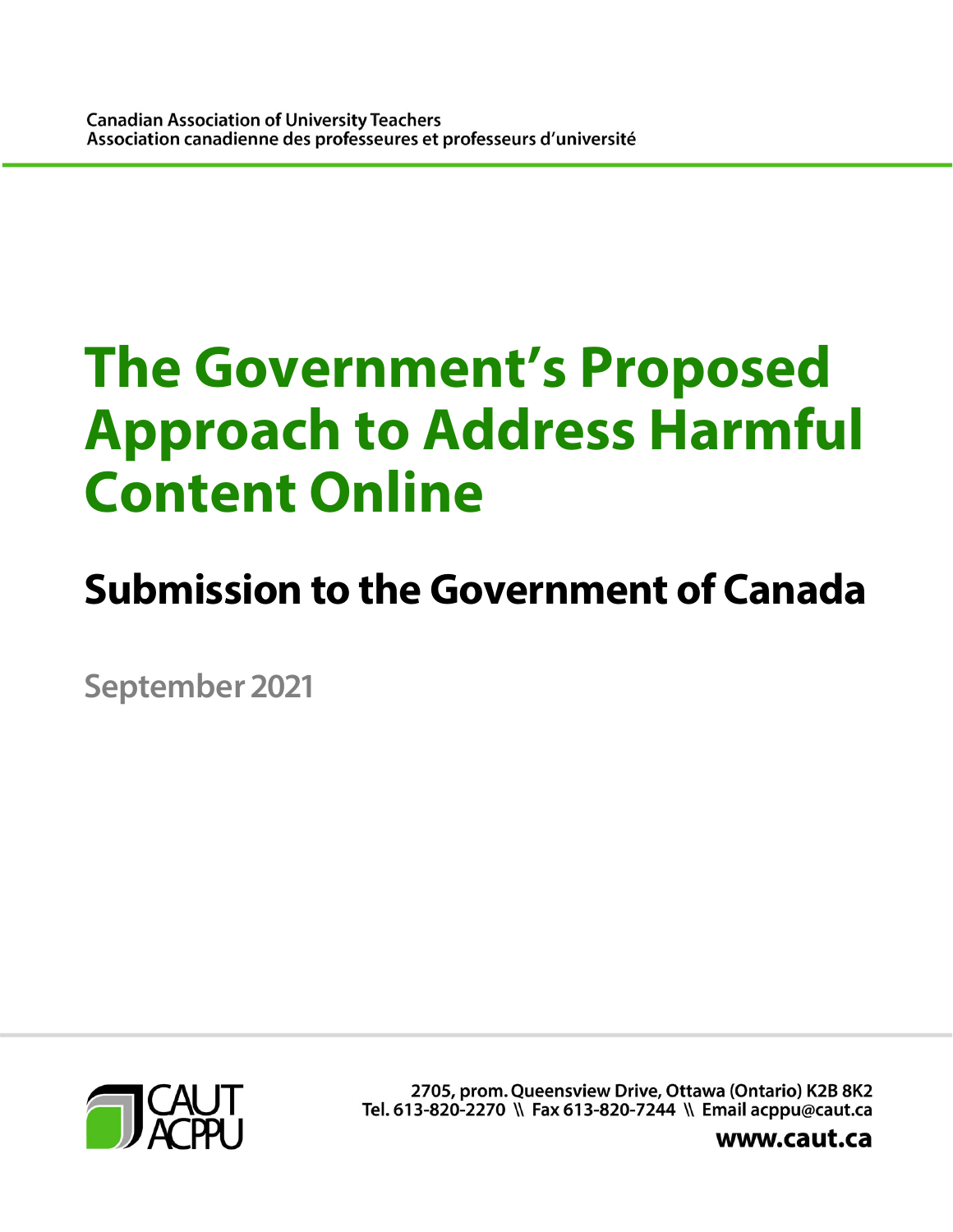Founded in 1951, the Canadian Association of University Teachers (CAUT) is the national voice for academic staff representing 72,000 teachers, librarians, researchers, general staff, and other academic professionals at some 125 universities and colleges across the country. CAUT is an outspoken defender of academic freedom and works actively in the public interest to improve the quality and accessibility of post-secondary education in Canada.

As defenders of academic freedom, the right to teach, research, publish and express opinions without fear of political or institutional censorship, CAUT has grave concerns about the online harms bill the government intends to introduce in the autumn of 2021.

At this time, CAUT urges the government to reconsider this legislative project. The proposed approach described in the consultation's technical paper and discussion guide is rife with unintended, serious, and harmful consequences. The kind of regime being considered by the government would inadvertently censor legal speech and undermine the rights and civil liberties of Canadians.

#### **Proposed approach**

The proposed framework requires content platforms— Online Communication Service Providers (OCSP)—to police and remove content that falls into one of the five categories of "online harms." This includes the use of machine learning and Artificial Intelligence (AI) to proactively search for harmful content. Users could also indiscriminately flag any content as potentially being illegal. Once content is flagged, OCSPs will have 24 hours to remove it. OCSPs will also have to report content they remove directly to the RCMP, CSIS or both without notifying the user.

A new 'Digital Safety Commissioner' would be created to oversee this regime, though they would not report to Parliament. This is problematic because, among other things, the Commissioner would have the power to conduct hearings on content takedowns in secret, justified by privacy, commercial and industrial secrecy, national security and defense, and international relationships with other governments.

The harmful content targeted by this legislation is wide-ranging and poorly defined. It includes terrorist content; content that incites violence; hate speech; non-consensual sharing of intimate images; and child sexual exploitation content. CAUT acknowledges the deep harm this content can cause, especially to vulnerable individuals and marginalized groups. We do question whether the proposed approach is indeed the best tool at this time to address the problems of these online harms given that they are already offences in Canada's *Criminal Code.* CAUT is also doubtful whether the introduction of one single regulatory regime is the best way to address the variety of online harms targeted by this legislation.

### **Systemically flawed**

The imposition on OCSPs to determine what is lawful content is problematic. The proposed approach is systemically flawed to incentivize OCSPs to be overvigilant and over-remove content. Some ways the government has designed this system to encourage hyper-vigilance on the part of OCSPs include:

- The speed with which OCSPs would be required to remove flagged content (24 hours);
- The sheer volume of content that would have to be moderated; and,
- Stiff penalties which the Digital Safety Commissioner would be empowered to impose (whichever is greater of either 3% of a OCSP's global revenues or \$10 million dollars.)

Further indications that the government's proposal is systemically tilted towards censorship includes the proposal for a 'Digital Recourse Council'. This body of 3-5 people would hear appeals from users regarding OCSP's moderation decisions. The Council's decisions, curiously, would be binding in the instance of OCSP content takedowns but non-binding for the re-instatement of content.

Another dimension for consideration in the proposed approach is the potential for it to be used by malicious internet actors as a tool to silence and abuse innocent individuals and communities, particularly those who are already marginalized. Giving users the opportunity to report on others can be weaponized, especially by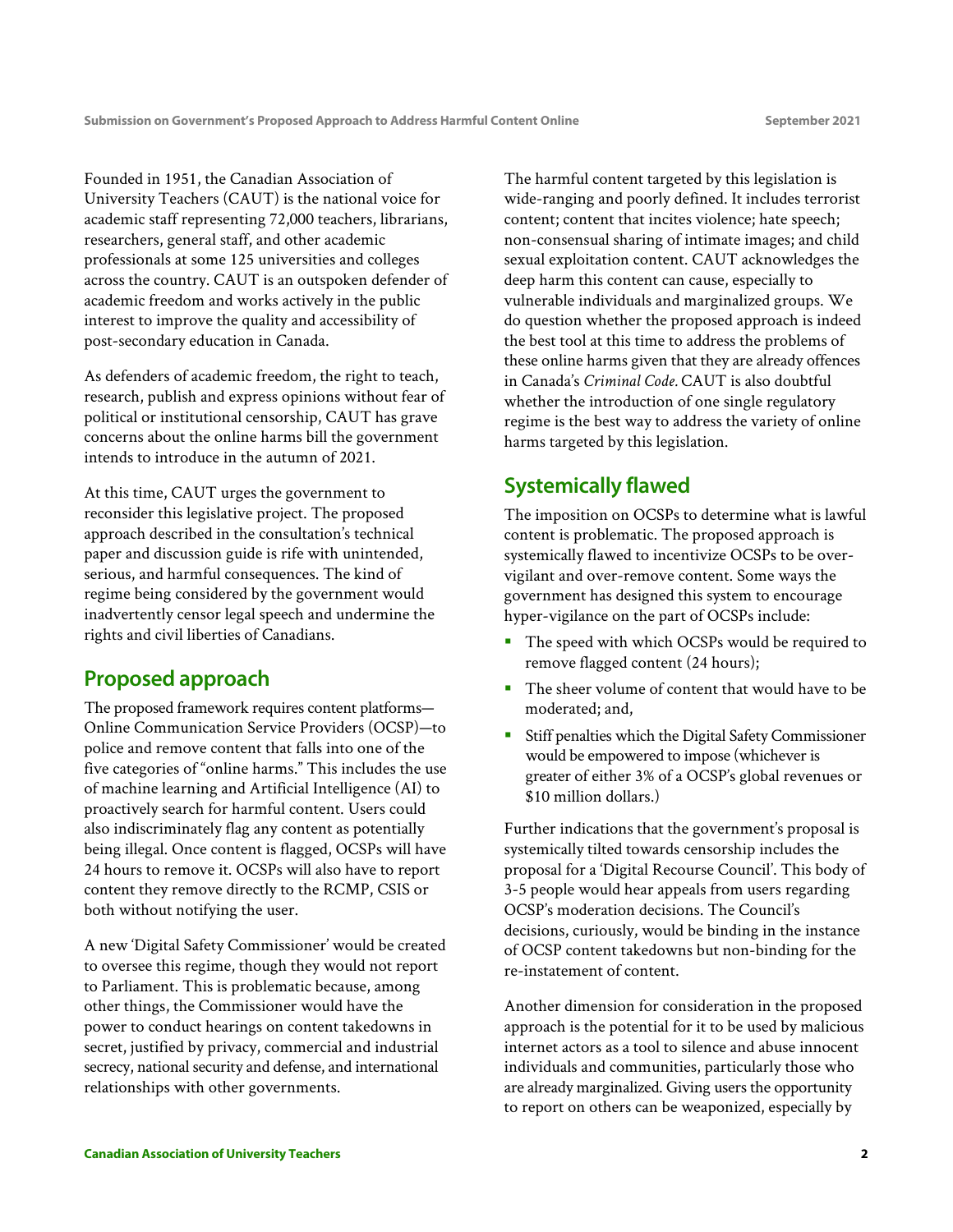organized groups of internet vigilantes or crusaders operating to advance a particular viewpoint or political agenda. Though user reporting is already a mainstay of OSCP moderation today, responsible OSCPs cannot necessarily do their due diligence in responding to these reports if the government imposes upon them the added pressure of speed and financial penalties. The result is that OSCPs will be incentivized to remove content and lock accounts of innocent parties under attack from internet trolls.

#### **Distinguishing between legal & illegal content**

Distinguishing between legal speech and illegal content is not always simple and obvious. In our democratic society, much that is awful, is likely also lawful speech, as the courts have set a high bar for what constitutes prohibited hate speech. Nonetheless, the ability to distinguish between lawful and illegal is difficult; even the courts struggle to do this with legal experts, rigorous arguments, and an ample amount of time for open and transparent inquiry.

The difficulties of making this distinction between illegal content and legal speech are only exacerbated when the task is given to machine learning and AI, which cannot necessarily understand the entire context in which content exists and operates.

- Examples of how legal content might be misidentified and removed by OSCPs if algorithms fail to fully grasp the context of content and statements.
- Academic researchers investigating unpopular or controversial topics may use OSCPs to exchange and share information. This new legislation and onus on OSCPs to police and remove content could have an impact on academic research and extra-mural speech.
- **Protest literature, sociopolitical satire, conflict** photography $^1$ , or the documentation of human rights abuses could undermine civil disobedience

and censor voices looking to bring important nuance and debate to sensitive subject matters.

- Artists, museums, galleries, and art educators use image content, like nude art, to promote exhibits, public lectures, and other research that could be misidentified as sexual content. $^2$  Quick content takedowns and the lengthy complaint and recourse regime could have a significant impact on the ability to promote events that are substantial revenue generators for those working in the cultural sector.
- Vulnerable individuals and marginalized groups frequently come together in online spaces to find community, seek out support and discuss their experiences. If these discussions include relaying information about experiences of discrimination or attacks, AI surveillance could wrongfully flag this content as online harm.

In the last example, censoring this legal speech would have the unintended consequence of exacerbating the existing, well-documented pattern of online speech policing and removal targeting equity-deserving individuals and communities. Further to this point, relying on machine learning and AI could perpetuate social inequities given issues around algorithmic biases and insufficient access to the full breadth of training data used by OCSPs.

#### **Privacy concerns & unwarranted surveillance**

Moderating and decontextualizing online content is further complicated when considering that OCSPs, under the proposed approach, are required to report to security agencies when content is flagged harmful, opening the door to unwarranted surveillance of academics and researchers. Whether through human or AI-generated moderation, under this scheme the government is incentivising private companies to moderate, make determinations of, and share data and

—————————————————————

<sup>1.</sup> The iconic Pulitzer Prize winning photo of the naked Vietnamese nine-year-old girl running away from a napalm attack was misidentified by Facebook as child pornography and taken down in 2016. It took an international backlash for the platform to reverse

its decision. See, BBC News "Fury over Facebook 'Napalm girl' censorship" (09 September 2016).

<sup>2.</sup> Hyperallergic "Facebook Censors Art Historian for Posting Nude Art, Then Boots Him from Platform" (27 November 2018).